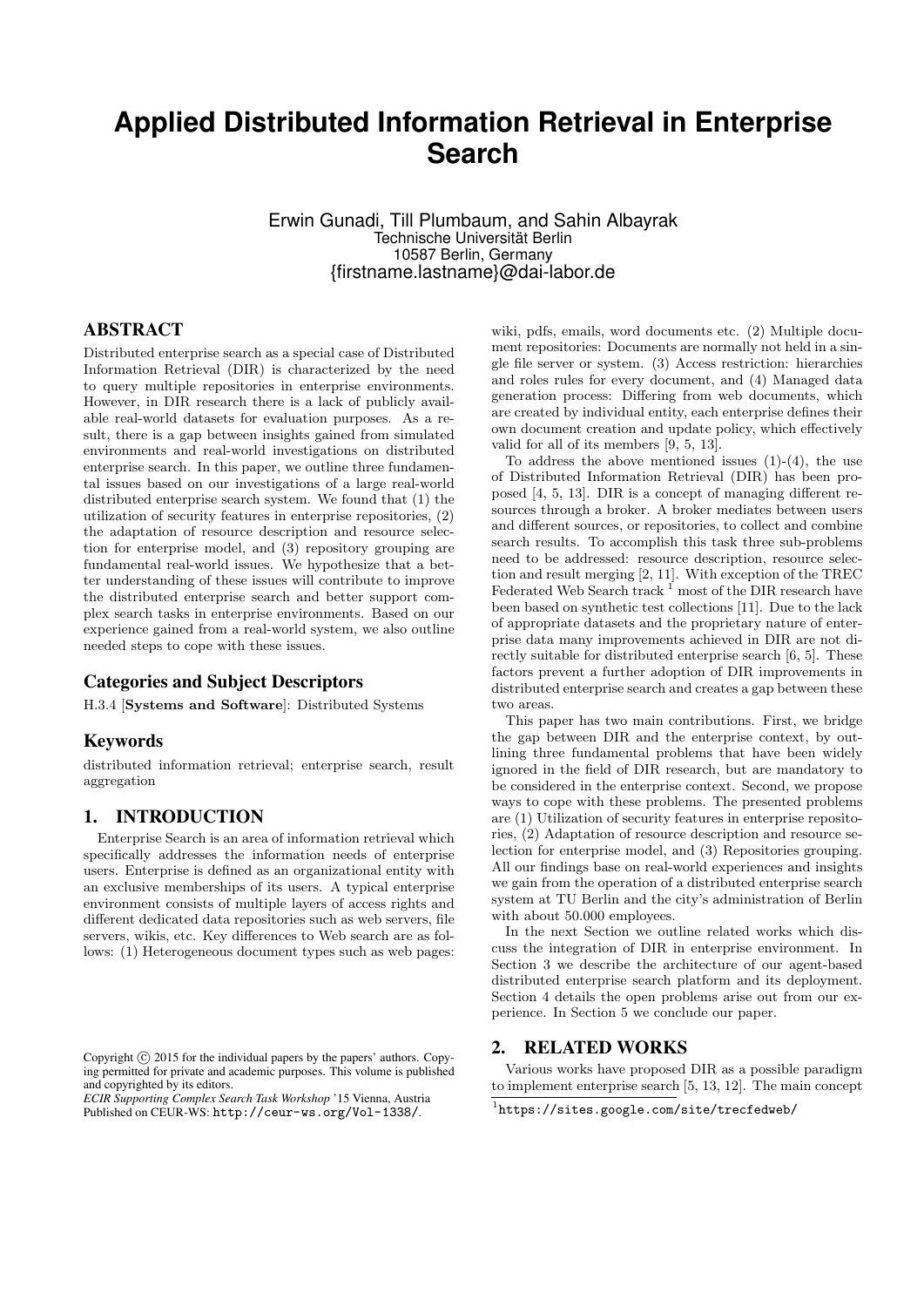of DIR is the usage of multiple resources, or repositories, using a broker-concept in order to satisfy a users' information need. This concept fits the main characteristic of an enterprise environment where normally multiple data repositories for different needs exists, such as web servers, file servers, wikis, etc. [\[9,](#page-2-0) [5,](#page-2-1) [13\]](#page-2-2).

Works investigating how to secure enterprise search system are presented in [\[1,](#page-2-9) [14\]](#page-2-10). Bailey et al. [\[1\]](#page-2-9) propose the implementation of document level security for enterprise search systems.They evaluated how on-the-fly security checks for each document during search result list building affect the search processing time. Zhou et al. [\[14\]](#page-2-10) propose the usage of ontology-based user profiles to secure the search process. The ontology models the information search service and user role information, which can be maintained for different departments in an enterprise. It is still an open question about how security restrictions affects search result quality in a distributed enterprise search. Current work focuses more on performance issues than quality.

Regarding the DIR algorithms Li et al. [\[7\]](#page-2-11) evaluated the performance of various result merging algorithms on multiple enterprise repositories which are unique to each other. Li et al. argue that repositories in an enterprise context are not identical to each other and each of these repositories may have different size, document types, intended audience and administration control. These characteristics need to be explored in the context of DIR in enterprise search.

# <span id="page-1-0"></span>3. DISTRIBUTED ENTERPRISE SEARCH IN THE REAL-WORLD

The findings we present in this paper based on research cooperation with the service provider of the administration of Berlin, where we have deployed an agent-based distributed enterprise search system [\[3\]](#page-2-12). The system is currently used as the standard search platform for about 50.000 employees. The structure of Berlins' network confronted us with some challenges. Even though the whole city can be regarded as a closed organization with state officials as its employees, each of the city's districts maintains its own data management policy. This means a city district is a private network with access to all main data repositories such as city's own intranet, but without access rights to data repositories from other city districts. As opposed to the classic DIR setting these sub-networks cannot be served by a single main broker. It requires that each network area has its' own private broker and an extra broker installed in the main intranet. Another use case for an additional broker is the user desktop. To comply with the user privacy policy from the city's administration, local desktop files should not be externally accessible. Because of such restrictions we have build a local broker so that users can find their local desktop files. The interaction between the users, the search client and the multiple brokers is illustrated in Figure [1.](#page-1-2)

Figure [1](#page-1-2) illustrates how the search client is used to contact all of the different brokers. It enables users to search in different network areas. In each of the network, multiple repositories are queried by the responsible broker. The desktop from the user also has a dedicated broker because local files should not be queried by an external broker.

#### <span id="page-1-1"></span>4. OPEN PROBLEMS

In this section we describe following open problems de-



<span id="page-1-2"></span>Figure 1: Multiple brokers serving different networks are contacted by a user through a search client

rived from our investigations on the distributed enterprise search system for the administration of Berlin. We also suggest how these open problem can be further investigated in DIR research in enterprise context.

# 4.1 Utilization of security features in enterprise repositories

Until recently the research of DIR is based on the assumption that all documents are accessible to all users  $[11,$ [10\]](#page-2-13). However, in enterprise environments access to the documents is secured [\[1,](#page-2-9) [5,](#page-2-1) [13\]](#page-2-2). Depending on the access right each user may see different search results for the same search query. We argue that this property can be utilized as an essential feature for improving distributed enterprise search. Utilization means not only to comply with access restrictions, but also to improve resource selection and result merging algorithm by using the security information.

In order to accomplish this, DIR algorithms for different steps have to integrate the security information as a feature. For example, in DIR literature resource selection is responsible to select the resources with the most relevant documents. However, when a relevant repository is restricted for particular user or user group, these documents will not be shown. This can be mitigated when repositories, with more accessible documents, are higher prioritized even though they have less relevancy. In this case in navigational search tasks employees may get a better recall about the subject. To the best of our knowledge such behavior in a DIR setting is not yet researched. Creating suitable test collections for this purpose is needed to evaluate this essential feature.

## 4.2 Adaptation of resource description and resource selection for enterprise model

Li et al. [\[7\]](#page-2-11) highlighted how repositories in an enterprise environment unique to each other are. Based on this fact Li et al. evaluate how these uniqueness may influence the result merging performance. The concern about the exploitation of unique features found in enterprise repositories should